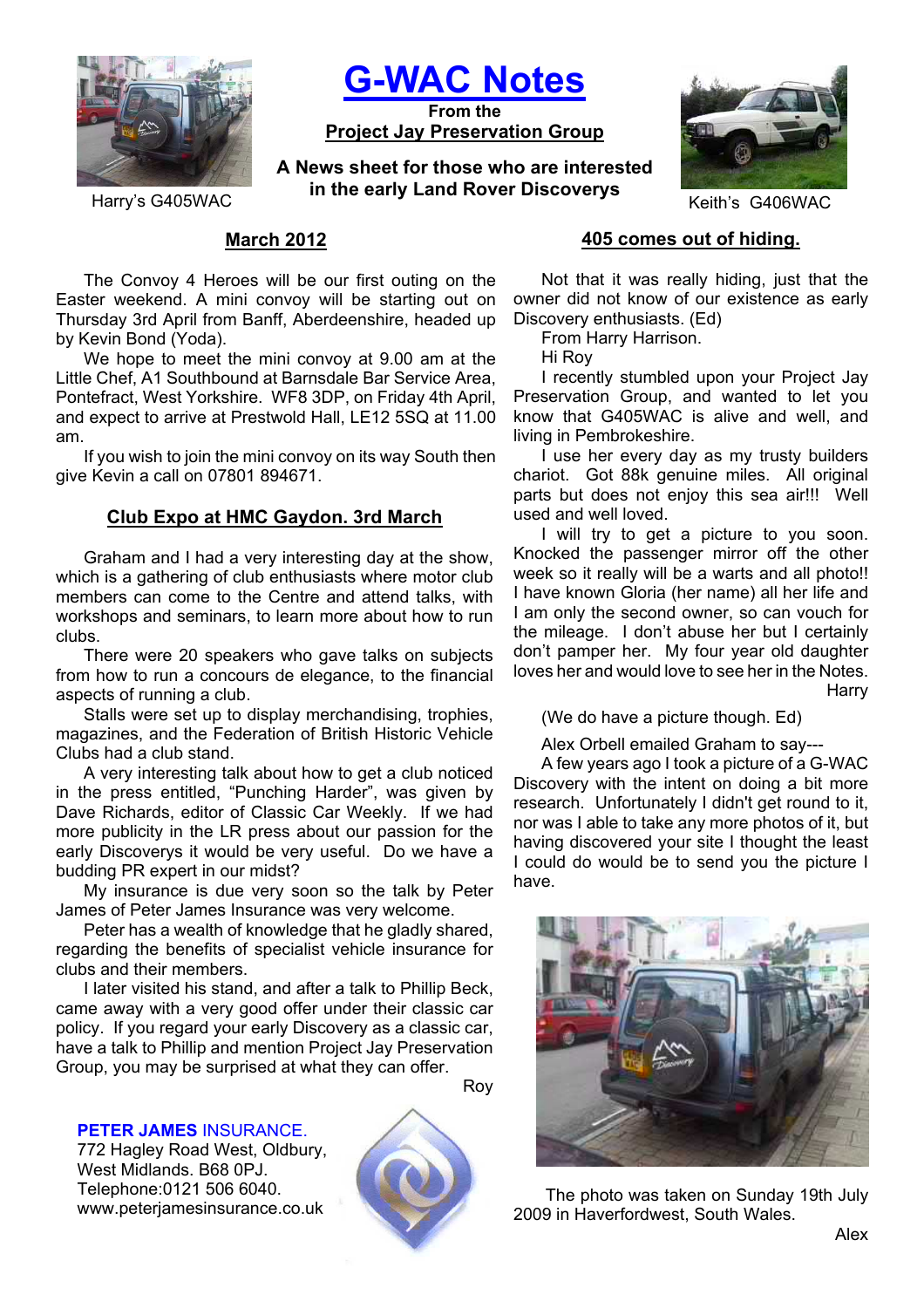# **More work on 603.**

A few jobs have been carried out on 603 recently. A neighbour pointed out that I had no reverse lights so firstly I checked the fuse and that was all OK, so a quick check of the bulbs and they were OK too. So I crawled underneath and fiddled around with the switch. Nothing obvious there so online I went and a new switch ordered, I remembered to get the one for the R380 gearbox because 603 was a test bed for this new gearbox. New switch fitted I then had reverse lights.

It seemed the headlight aim was all over the place so I got a rough idea of the height and put a marker on my shed and tried to do the adjustments, but the turn wheels were very tight so a good blast of WD40 and



a coffee while it did its job and they were freed off nicely so they point in the right direction now.

603 has developed a bit of a drone on the drive train! I had a feeling it came from the front prop area so I gave it a good wiggle but no real apparent play and on inspection I noticed there was no grease nipple on the front UJ so I ordered a new nipple and packed in as much grease as possible, but it didn't seem to make any difference.

I thought the UJ had got some muck in and got dry. Looking for a quality UJ, I came across a new old stock prop and both UJ's for a touch under £100 so I bought it! I also bought some new bolts and set to work. Unfortunately it hasn't solved the issue.

It isn't horrendous but it's a touch annoying and is something I will have to save up for to be fixed. Not sure the way to go because it's looking like a

gearbox/transfer box replacement or rebuild. I think rebuild may be the way to go because I wouldn't trust a used one, say on ebay, because it will be pot luck, but a recon will involve giving the one I have and that's not an option because its an early box and unique to 603. Until I have it sorted we will use her but not go too far.

Ian.

## **Employees celebrate their 1 Millionth Discovery ahead of its ' Journey of Discovery'**

The 1,000,000th Land Rover Discovery has been made at Jaguar Land Rover's Solihull Manufacturing Plant.

To celebrate this milestone and to demonstrate the Discovery's class defining versatility and all-round capability, the 1,000,000th vehicle started a 'Journey of Discovery' from its birthplace in Birmingham to Beijing in China – one of Land Rover's fastest growing markets.

The 50-day, 8,000 mile adventure will be undertaken by three Land Rover Discovery vehicles travelling through more than a dozen countries across Europe and Central Asia, culminating at the Beijing Motor Show on 23rd April.

The expedition also presents Land Rover with the opportunity to launch its most ambitious fund-raising

project yet by aiming to raise £1million (GBP) for the company's Global Humanitarian Partner, the International Federation of Red Cross and Red Crescent Societies (IFRC). The money will be used to support a much needed water sanitation project in Uganda.

The 'Journey of Discovery' began at a special event for employees at Jaguar Land Rover's Solihull manufacturing facility, on Wednesday 29th February.

The vehicle was bid farewell by employees, journalists and a number of VIPs including some famous explorers and adventurers - all of whom have put their faith in the Discovery in some of the world's most challenging environments.



Those who attended were Bear Grylls, Sir Ranulph Fiennes, Ray Mears, Monty Halls and Polar explorer Ben Saunders.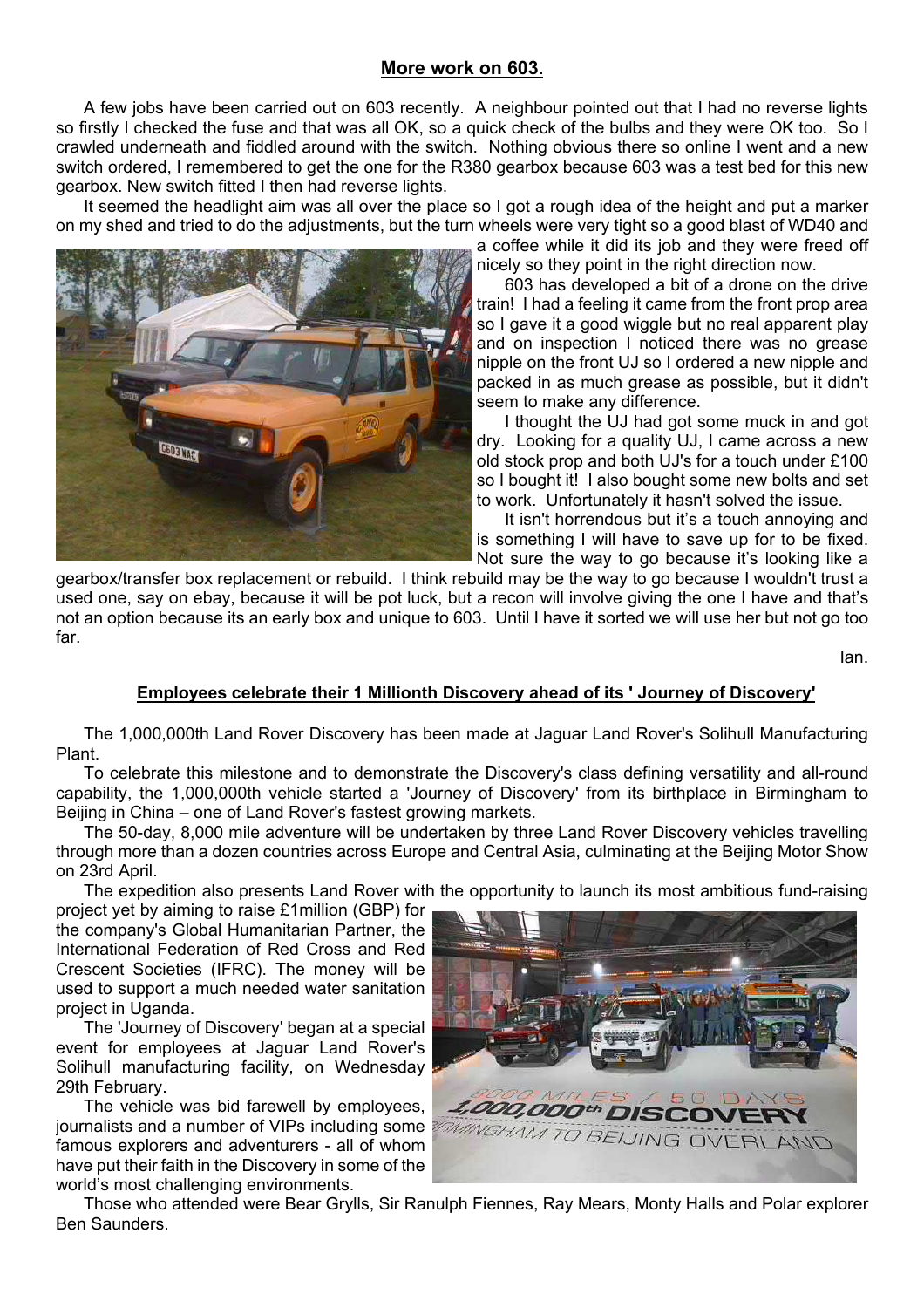#### **Current known owners of launch cars. @ March 2012**

G457WAC Mark Wheatley G461WAC John Boucher G463WAC **Ian Rawlings.** G465WAC & G526WAC Roy Preston. G469WAC & G524WAC **Lee Barnett** G470WAC Frank Elson. G478WAC Meghan Timmins G480WAC, G482WAC & G486WAC David Ashburner G488WAC Clive Richfield G490WAC Rob Ivins<br>
G510WAC Rob Ivins Rob Ivins Rob Ivins Rob Ivins Rick Prior G510WAC<br>G511WAC G511WAC Colin Crossley

Nicholas Webb

There were 86 cars registered on 01.10.89 from G451WAC to G537WAC, with the exception of G500WAC.

#### **Other known launch cars on the DVLA site.**

G466WAC, G477WAC, G494WAC, and G525WAC

#### **Other pre-production, G-WACs and early cars**

| <b>B62 COH &amp; C60 JKG</b> | Philip Bashall (The Dunsfold Collection) |
|------------------------------|------------------------------------------|
| C742HUH                      | <b>Charles Whitaker</b>                  |
| G279WAC                      | Neal                                     |
| G302WAC                      | Sandy Andrews                            |
| G308WAC                      | Robin Gray                               |
| G310WAC                      | Mark Simpson                             |
| G311WAC                      | Ivor Ramsden                             |
| G316WAC                      | David Cox                                |
| G401WAC                      | Owner not known                          |
| G405WAC                      | Harry Harrison                           |
| G406WAC                      | <b>Keith Britton</b>                     |
| G410WAC                      | Robin Jeffery                            |
| G563WAC                      | David Spirrett.                          |
| G601WAC                      | <b>Richard Haynes</b>                    |
| G602WAC                      | Owner not known                          |
| G603WAC                      | lan Redfern                              |
| G610WAC                      | John Stuart-Gay                          |
| G635WAC                      | Alec Gatherer                            |
|                              |                                          |
| G28 RMW                      | Glyn Jones                               |
| G41 VHA                      | Simon Tinkler                            |
| G67 RYJ                      | Foley S V Ltd.                           |
| G226EAC                      | <b>Discovery Owners Club</b>             |
| G324CBG                      | Robin Jeffery                            |
| G442AJM                      | Scott Seacombe                           |
| G513DHP                      | Project Jay Preservation Group           |
| G656RYB                      | Graham Welch                             |
| G711YRY                      | <b>Peter Hares</b>                       |
| G757SGX                      | P Bishop                                 |
| G767NRH                      | David Ashburner                          |
| G834FPR                      | Sue Virgin                               |
| G892VPM                      | M E Hall                                 |

G944UTT **Keith Taylor** Keith Taylor G987LKU Andy Green H776POJ Duncan Campbell J140OAC Ambulance J463HVK Ambulance William Wallace AZ-829-TJ Raymond Bechetoille (France) Camel. Awaiting export to the USA Robert Blanchard (USA)

Mark Hardwick<br>Neil Witt Keith S L Daffern. (France)